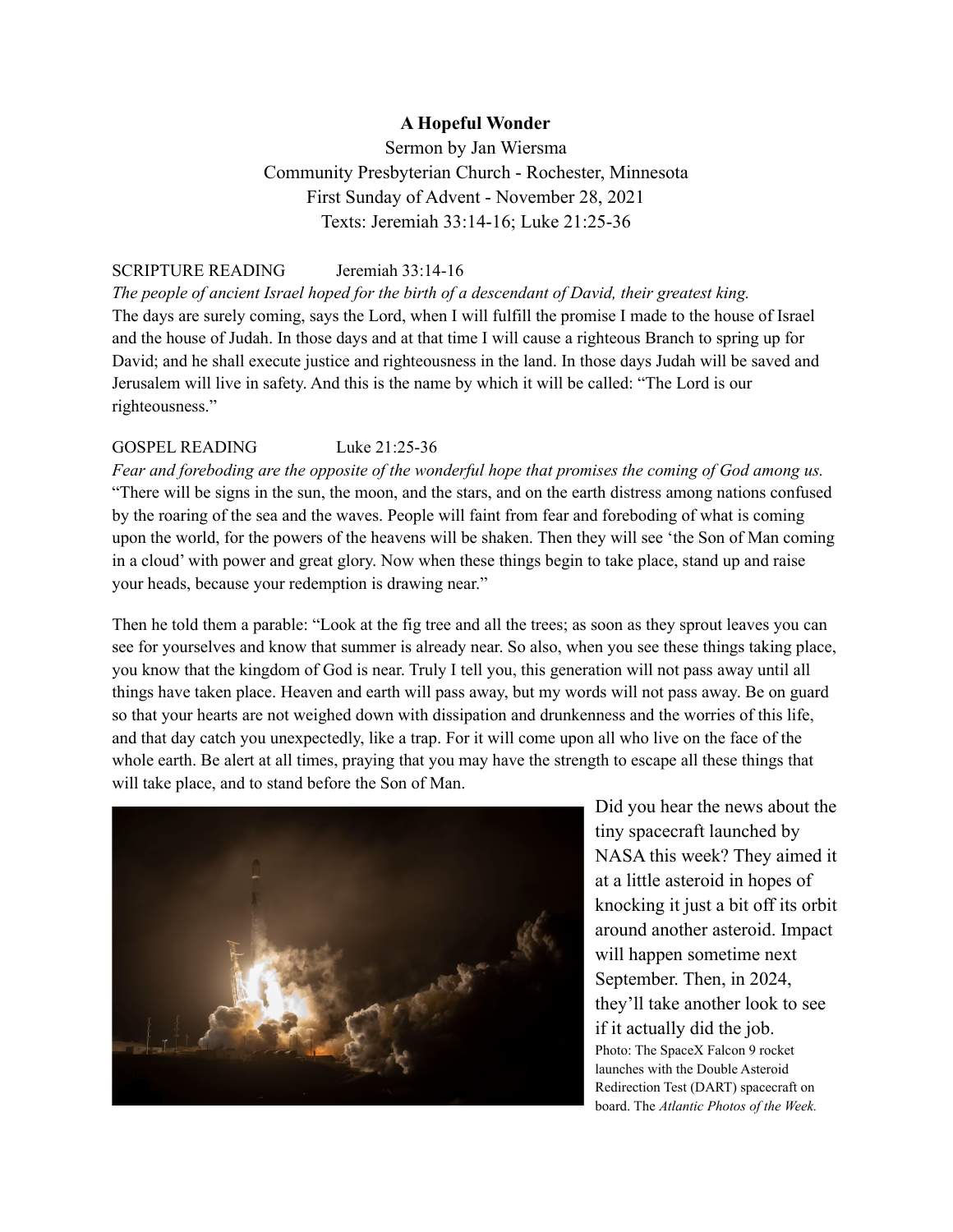Why pick on a little rock that never did us any harm, just minding its own business several hundred million miles away? The theory is that if we succeed, we'll be able to deflect other asteroids that might pose an actual threat to earth's existence, even though such a collision is not expected in any of our lifetimes. *It's good to know someone's thinking ahead, right?*

The story caught my attention because it reminded me of today's reading about the shaking in the heavens and the chaos on earth supposedly heralding Jesus' second coming. This ominous prophesy fed my childhood terrors. Only years later did I come to believe that Jesus' words were not meant to foment fear but to instill hope. "Do not be weighed down," he says, "with dissipations and drunkenness, or by the worries of this life." He's talking about two forms of addiction: numbing ourselves to what's happening in the world by grabbing and gobbling up all we can, or feeding our own fears until they consume us. Both are easy to do, but solve nothing.

What are you afraid of? Something way out there, like an asteroid crashing into our atmosphere and destroying the earth? Or something more concrete but still uncertain as to timing, like climate change? Or the imminent takeover of our country by forces of darkness (whoever you take them to be)? Or something more immediate and personal, threatening you or someone you love, like the new variant of covid, or another diagnosis? How is fear strangling your life?

I've said it before and I'll say it again: "Fear is a great jailer and a terrible teacher." Fear keeps us locked up in a prison of our own making. The first turn away from fear is perplexity. Asking, "How do I escape this dungeon?" Perplexity starts us wondering, scratching our heads, searching for a different way of being. It's said that for the great philosopher Socrates, who died in 399 BC, "Perplexity is what fuels inquiry and the discovery of truths worth living by. Wisdom begins with wonder in the face of perplexity, especially about how rightly to live."<sup>1</sup> Yes, the sheer dilemma of how to live in this world has had people scratching their heads for millenia. And wondering turns to wonder, and wonder neutralizes anxiety about what we don't understand.

Wonder is what takes our breath away when we witness a beauty beyond our making and beyond our comprehension: the northern lights blazing across the sky, a sunrise over the ocean, the birth of a child, the unfolding of a flower. Wonder makes us, well, wonder what we are doing here and how we can do it better, how we can live up to the urgencies of our own lives, in a way.

My grandfather invented an all-purpose wonder word: Purpaleanie! Purpaleanie described everything indescribable and enticing, anything that ignited the spirit to acts of heroism and adventure. My poet uncle later wrote of how it shaped him as a child almost 100 years ago:

> I had only seen pictures of airplanes. Once one that was lost flew over our pasture

<sup>1</sup> William Schweiker, e-zine *Sightings,* November 18, 2021.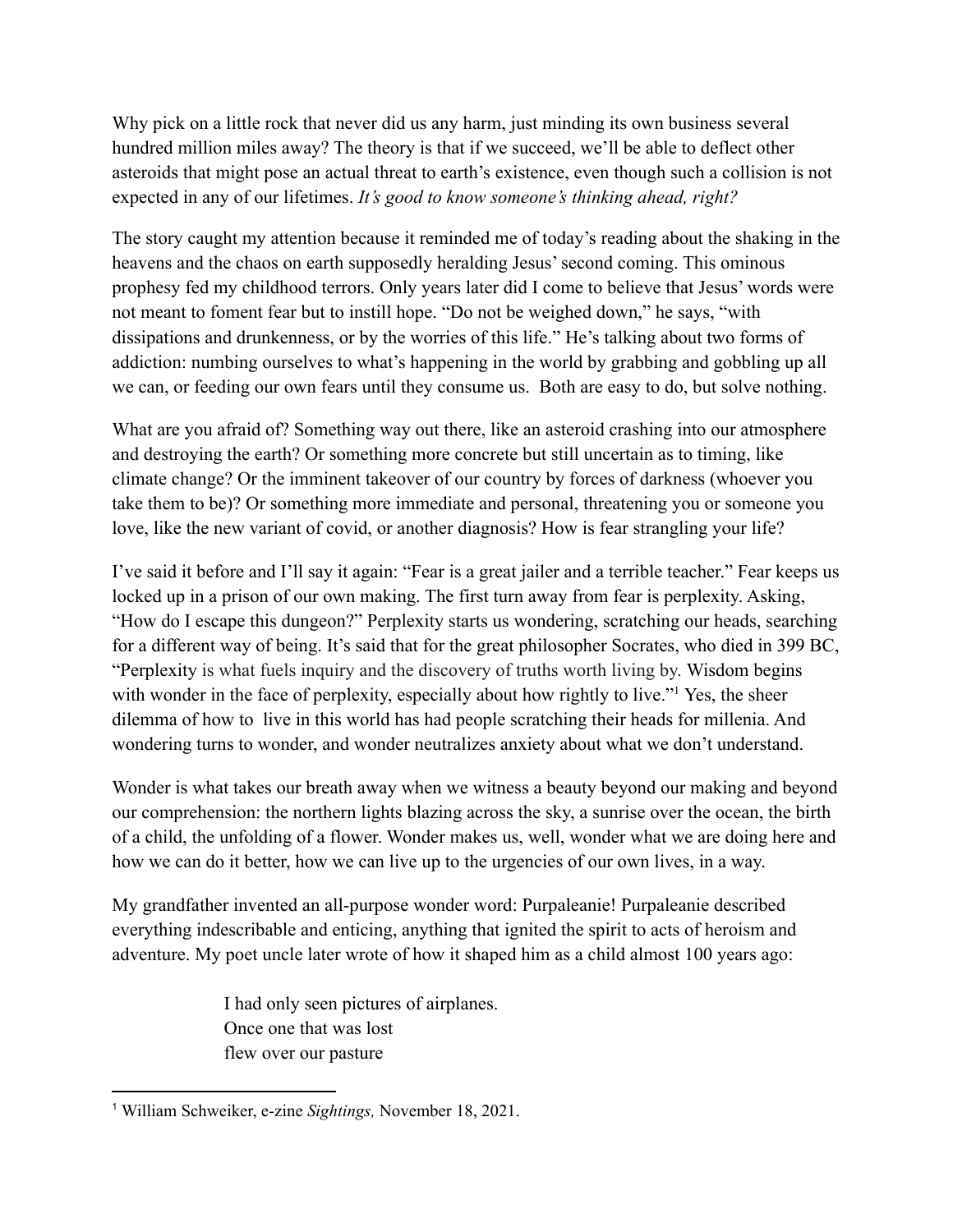when Dad and I were herding cows toward the barn. They ran away, frightened. I was frightened too, not that it would hurt us, but that we wouldn't live up to the event. "May I call to it, Pa?" "Go ahead" So I called louder than I knew I could: "Purpaleanie!" When I had proclaimed the sum of wisdom- a fitting response to any visitor from heaven--I was not frightened any more.<sup>2</sup>

Like my uncle, I sometimes fear I won't live up to the events happening around me: how am I supposed to respond to all the things that might not scare the cows as his airplane did, but that I somehow feel responsible for, like global warming, or the refugee crisis, or ending racism, or fixing our fractured political situation? How am I supposed to deflect the juggernaut of history that seems to be hurtling toward us here and now, right where God put me? Jesus' warning to the disciples was to stay awake, stay alert, not to be weighed down by numbing addictions but to be buoyed up by hope; not to hide from what we don't understand, but to greet it with an open mind. To wonder until wondering turns to awe and amazement at God's infinite goodness and mercy that somehow have endured through all generations, and still endure.

The prophet Jeremiah, who lived at the same time as Socrates, spoke to a people as fearful as we are today and turned their fear to wonder, and their wonder to hope. When he said, "I will cause a righteous Branch to spring up for David; and he shall execute justice and righteousness in the land. In those days, you will be saved and will live in safety," he was not so much predicting the birth of a baby named Jesus as he was promising hope. Hope of restoration. Hope for a future

<sup>2</sup> Stanley Wiersma, *Purpaleanie and other Permutations,* Middleburg Press, 1978